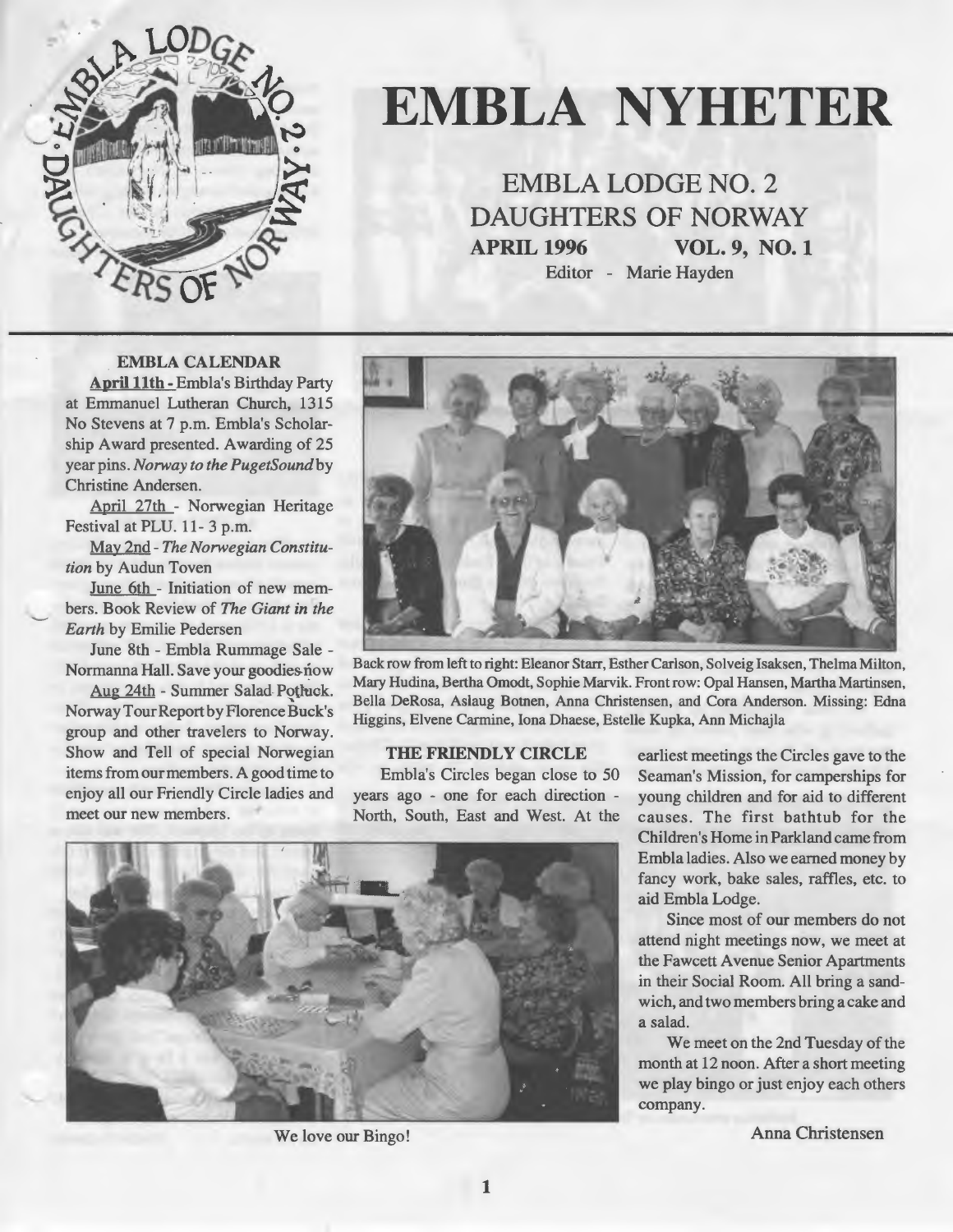

Embla's delegation to celebrate Ester Moe Lodge #39

#### **ESTER MOE LODGE** #39

Early February 24th - thirty five of us, most in Bunads climbed aboard a Mayflower bus bound for Whidbey Island. We were excited to be spending time together -it wasn't raining and we were going to be present at the Institution of a new lodge - Ester Moe Lodge #39.

The institution was conducted by Sylvia Rogeness, Grand Lodge President and our own Janet Ruud, Grand Lodge Vice President.

We were entertained by Embla's Leikarring who were joined by some members of Solveig Lodge. Dagny Vaswig closed the entertainment with "The Immigrant Women".

Installation of Officers followed the institution with Sylvia Rogeness as Installing Officer and Janet Ruud as Installing Marshall. Embla Lodge Escort Team was Olive Rudsdil, leader; Emilie Pedersen, Shirley Peterson and Bemice Rohrs.

Ester Moe Lodge is named after Ester Anderson Moe. She was bom in Great Falls, Montana, the daughter of immigrant parents, who moved to Whidbey Island in 1906. She grew up to be a teacher and taught school for several years in the Deer Lake School in Clinton. She later served 29 years as the



Institution ceremonies for Ester Moe Lodge, February 24th

Postmaster of the Clinton Post Office under the appointment of President Franklin Delano Roosevelt. She was active in her community as well as teaching classes in Norwegian and keeping the Norwegian heritage alive.

Congratulations to the Charter Officers and their 100+ members.

Mildred Baker



#### **AUDREY LOOMIS**

Our long-time member Audrey Loomis died on Tuesday, March 13th, as a result of complications following surgery. She had joined Embla #2 on Octo· ber 4, 1962, and had served as president of the lodge in 1976 and 1977 and also as an officer of the Past Presidents Club. She represented Embla as a delegate to several Grand Lodge Daughters of Norway Conventions. Following her retirement she enjoyed attending the Friendly Circle luncheon meetings.

Audrey and her husband were known as vocalists and had sung together in opera in the Midwest. She was also a pianist, and although she was never our musician, she willingly filled in at the keyboard when a pianist was needed.

Audrey will be remembered for her humor, which was reflected in her many contributions to the "good of the order" at our meetings. She had a large repertoire of humorous readings which she shared with many audiences. Surely no one will forget "Emma Torkelsen's Rum Cake" which was a favorite of many. She will be missed.

Embla appreciates the lovely tribute to Audrey in the Døtre og Norge by Kay Aycock. Emilie Pedersen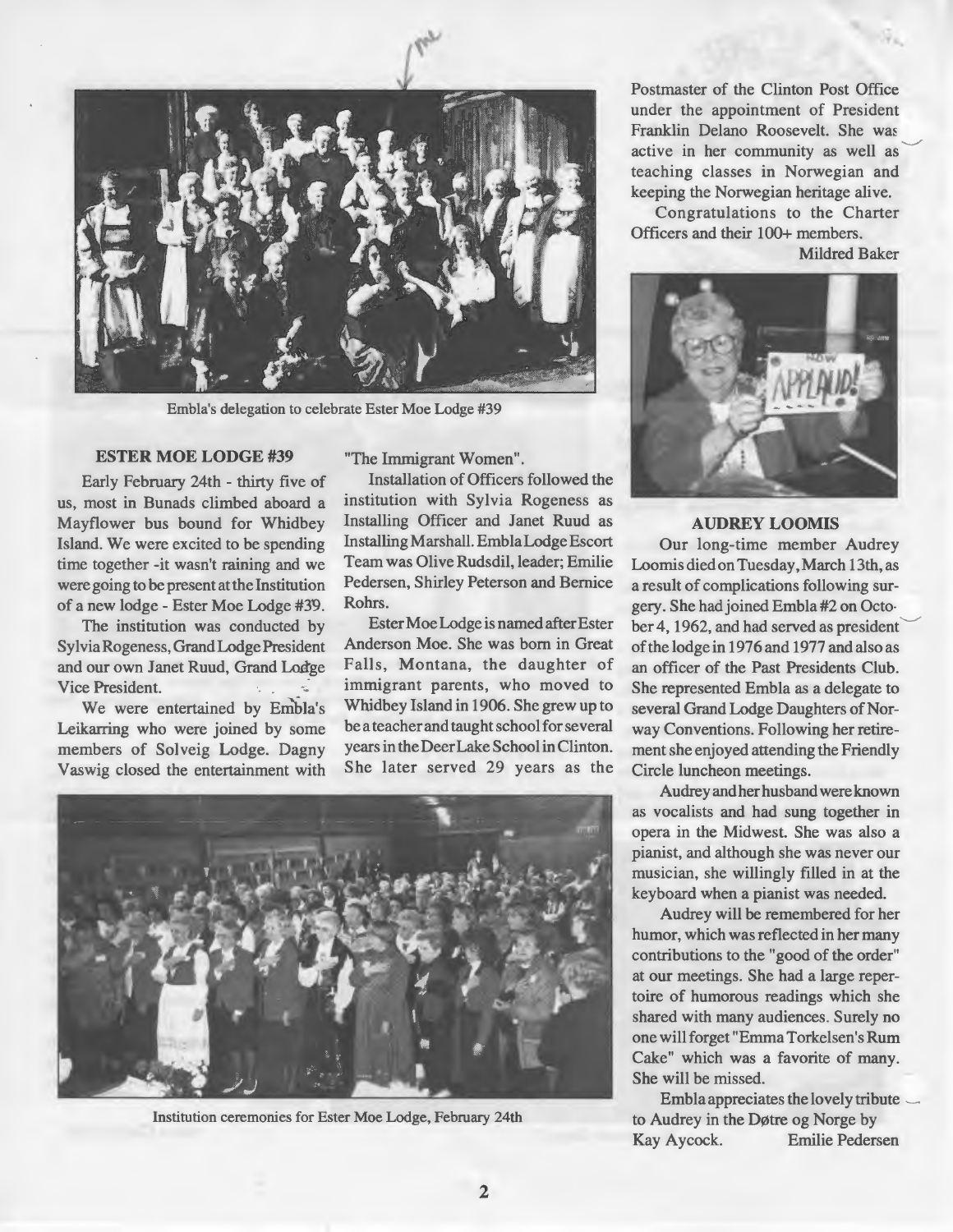## GRAND LODGE SCHOLARSHIP

From Embla to Grand Lodge for Thordis Larson **Audrey Loomis** Max Gruver, husband of Edna, is honored by Olive Rudsdil Emilie Pedersen Audrey Loomis is honored by Agnes Thoreson Olive Rudsdil Emilie Pedersen Ruth Hazen Mildred Baker Avis Hinand Stella Anderson Lorraine Brese



Embla Convention Committee  $\frac{1}{n}$  Back row left to right: Elsie Schwind, Emilie Pedersen, Elaine Anderson, Florence Buck, Bernice Rohrs. Front: Esther Van Noy, Mildred Baker, Janet Ruud and Olive Rudsdil.

#### GRAND LODGE DELEGATES from Embla Lodge #2

**Mildred Baker** Mardy Fairchild Bodil Lovoll Elene Emerson Karen-Harkness Carol Voigt Marian Eberle Emilie Pedersen Florence Buck Alternates: Harriet Swieso Vonnie Stone Dagny Vaswig Avis Hinand Dorothy Burnson Ida Hagen

## 50th Biennial Convention of Grand Lodge Daughters of Norway July 18, 19 and 20, 1996 at the

Executive Inn in Fife

Convention time is only 2 1/2 months away. We hope you are planning to attend all or many of the events scheduled. Every Daughter of Norway member is invited. You do not have to be a delegate to attend the meetings, classes, luncheons or any of the events.

Thursday, July 18 - Classes and Cultural Day.

Thursday evening - Reception, entertainment by Barnekor.

Friday, July 19 - Grand Lodge in session. Friday luncheon.

Friday evening - Dinner at the Scandinavian Cultural Center.

Saturday, July 20- Second Day of Grand Lodge in session. Election and Installation of new officers in the afternoon.

Saturday evening - Banquet - entertainment by tenor Tom Almil.

Also we can use your help in many ways. Elsie Schwind (752-2442), our Hospitality Chairperson, will need cookies, coffee breads, Kringle, etc. for the hospitality room during the three days of the Convention. Please contact her to volunteer and forparticulars as to where and when items may be delivered or picked up.

Be sure to read the Døtre og Norge newspaper for more information. If you have questions please call Janet Ruud (564-2832) orOlive Rudsdil (564-9533), Co-Chairs.

\*\*\*\*\*\*

Every member of the D of N is welcome and encouraged to attend. Register with Bernice Rohrs, GL Convention, Registration Chairman (564-4407). \$75 registration includes: Luncheon - Friday & Saturday Banquet - Saturday nite

Registration Convention Tote Bag Do plan to join your Lodge sisters at this Convention.

#### EMBLA SCHOLARSHIP

Steve T. McGhee, brother of Kelly Leegard, is honored by Kelly Leegard Ebba Gustafson is honored by Ione Dhaese Ozzie Pedersen is honored by Ione Dhaese Audrey Loomis is honored by Bernice Rohrs

Mildred Baker Marie Hayden Clarann Wilkins

Pat King who sold an old book and donated proceeds to our Scholar ship fund.



New members of Embla initiated February 8, 1996 Top left to right: Ann Hurlbut, Olivia (LaCaille) Liening, Esther LaCaille and Heather Miller. Bottom left: Delphine Johnson. Right: Dorothy Takashina.



HA VE YOU REMEMBERED YOUR SECRET PAL LATELY?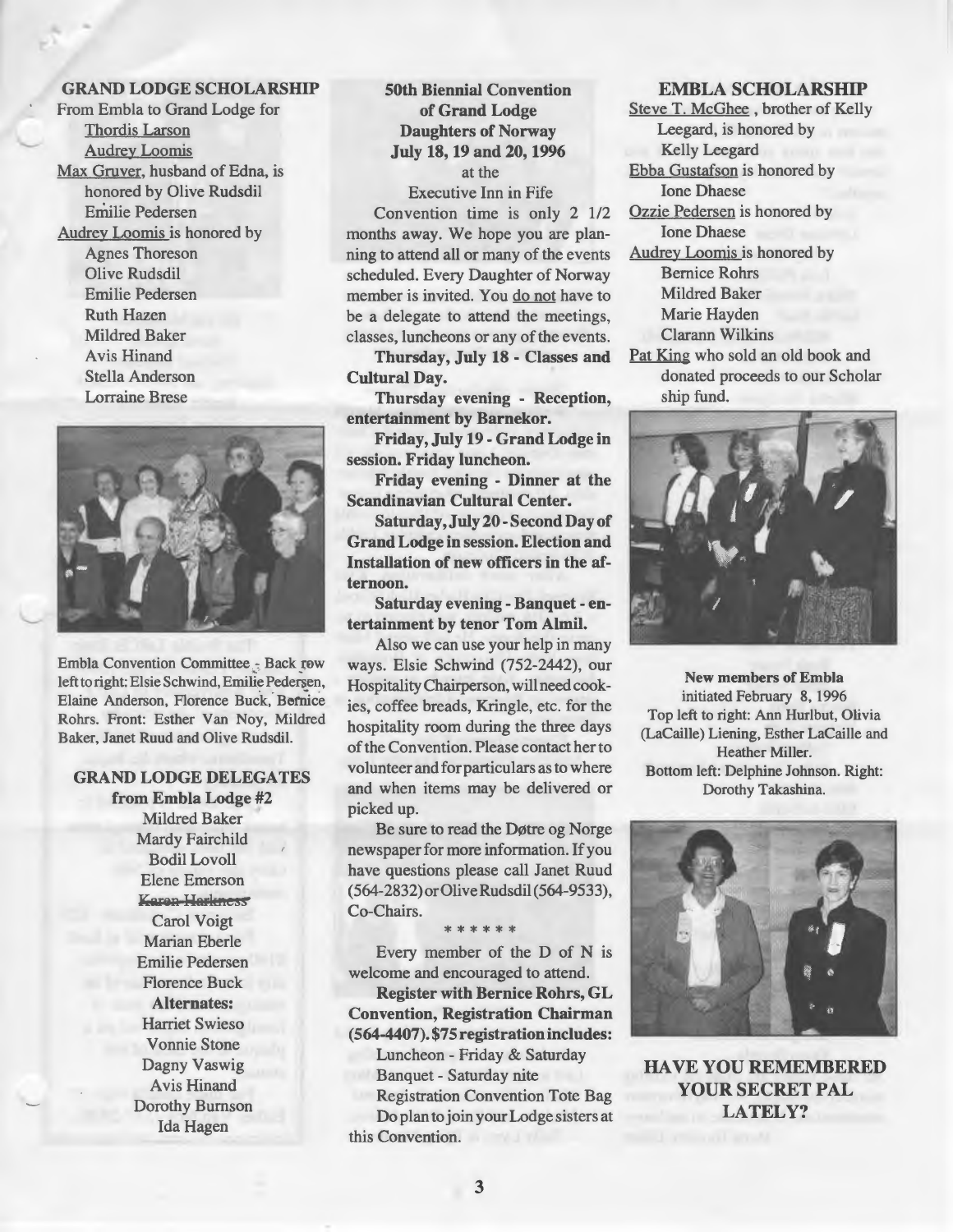#### **DID YOU KNOW?**

that we have many sisters combinations in our Embla #2 Lodge. See how many you know and if you haven't met them try to put 2 and 2 together!

Avid Hinand Lorraine Brese Mary Lazenby Lela Phillips Nikka Mansfield Gerda Shull Mildred Dupuis (deceased) Mary Hudina Cora Anderson Martha Martinsen Mary Jo Bellamy June M. Powers Evelyn Walker Lois Neitzel Martha Handeland Anna Hopen Ida Hagen Edith Stageberg Ione Grubert Carol Huntington Karin Jackson Tina Maye Wolfe Ruth Foster Edna Senter Norma Hertz Virginia Zink Esther Carlson Ebba Gustafson ( deceased) Julie Ausnes Elsie Schwind Frida Gerla Bergliot Hammerstrom Solveig Johnson Elizabeth Pedee Cynthia Wakatsuki Evangeline Billingsley Florence March Dagny Vaswig Annette Falk Candace Calloway Marguerite Nickless Doris Sorrels All these names are from the existing

membership blanks. We may have more combinations. lf so please let me know. Marie Hayden, Editor



Great-aunt Martha Martinsen, mother Carol (Anderson) Sturrock, Kyle Sturrock, grandmother Cora Anderson, and father Duncan Sturrock

#### **Embla Scholarship Winner**

We as a committee of three, Marian Asmussen, LaVonne Kraft,and Chairman Dorothy Long, reviewed the six applicants for the \$500 Embla Scholarship. All pertinent information revealing person or persons relating to Embla was whited out by Bernice Rohrs, Embla Scholarship Chairman.

After much deliberation, Kyle Sturrock, from Gig Harbor High School, a 3.0 GPA student, was elected to receive this honor. He will attend Montana State University in Bozeman, Montana. Kyle intends to acquire a degree in Business Administration or Dentistry.

Congratulations Kyle! Selection Chairman, Dorothy Long



**25 Year Pins**  were awarded to the following Embla members at our April 4th meeting Left to right: Harriet Swieso, Mary Hudina, Florence Buck, Jeanette Madsen, and Karen Bell. Absent: Sally Lynn & Bjorg Meador



-.

**IN MEMORIAM** Bodil Lovoll Cultural Director honoring our 1995 deceased Embla members: Diane Thompson Corinne Olsen Myrtle Knutson Frieda Mellor Ebba Gustafson Velma Jackson AnnaLovrak Evelyn Holt

The Seattle Leif Erikson Society celebrates the 1000- Year Anniversary of Leif's discovery of America by donating a statue of him to Trondheim where he began his journey.

The statue is planned to honor American immigration and has been designed to carry the names of 500 immigrants.

Emigrant Certificate -\$25 For a donation of at least \$140 you have the opportunity to have the name of an immigrant and the year of immigration engraved on a plaque at the base of the statue.

For more details call Esther Van Noy (537-2938). ~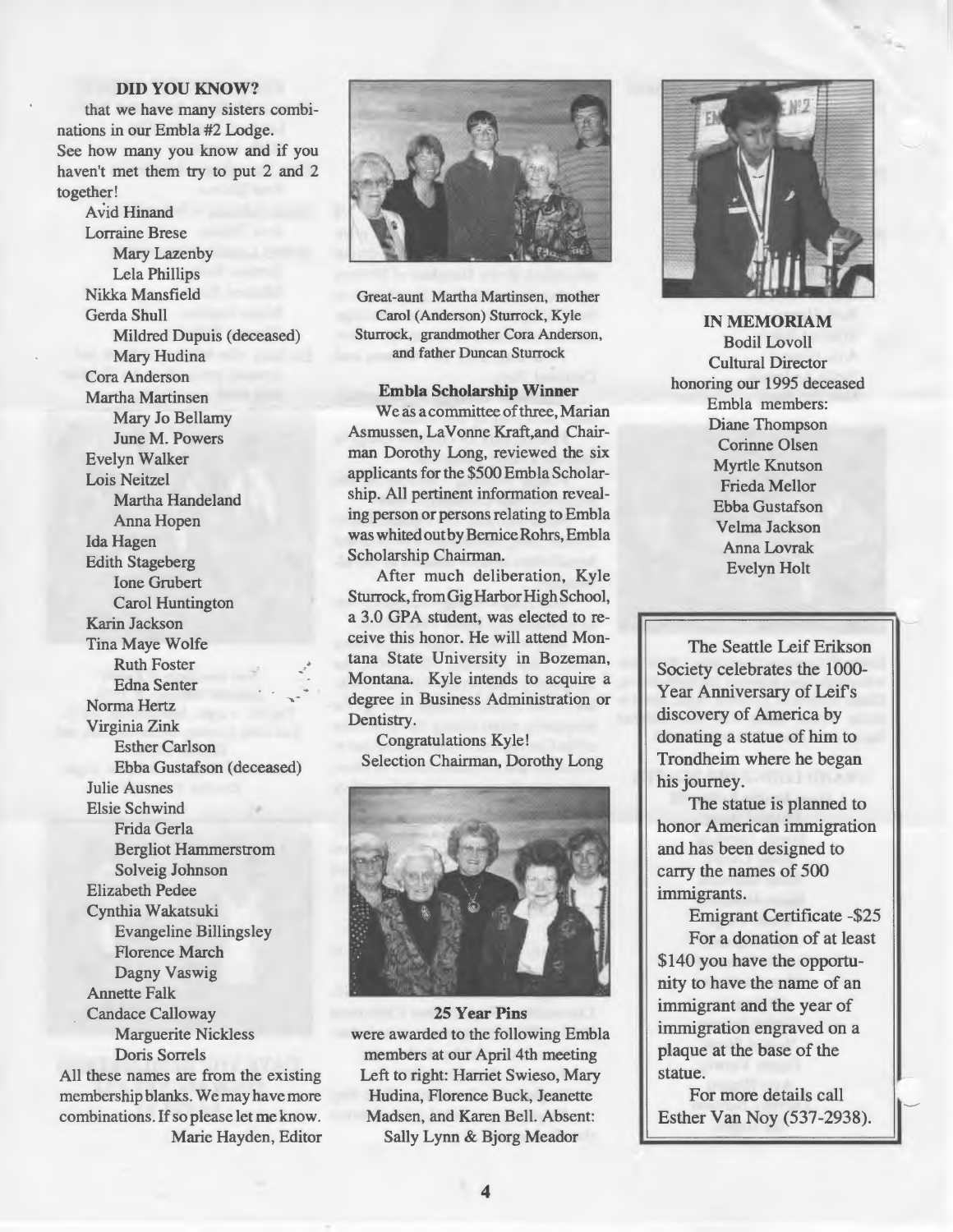

The Leikarring performing at the Lakewood Mall Cultural Day.

Bemice Rohrs taking care of Embla's Table at the Lakewood Mall Cultural Day.





Ione Dhaese and Shirleyanne Sargent at the Norden LodgeComed Beef Dinner March 16, 1996 "Knocking the "L" out of Kelly"

#### News of Members

Congratulations to Karen Harkness who was recently installed as "Ruth" in Cedar Chapter of Eastem Star.

60 Year Member Congratulations to Embla member Eleanor Starr in. July 2, 1936 Eleanor served as our Embla President for 1957-1959 and is active in the Friendly Circle.



# Saturday, April 27, 1996 11:00 - J:OO p.m.

Scandinavian Cultural Center Pacific Lutheran University 122nd and South Park Avenue Tacoma, Washington

Exit 127 off I-5 to Highway 512 East, then take Parkiandway exit to South 122nd. Turn right on 122nd to Park Look for the 25-foot Viking ship prow located in front of the building.

> For more information call (360) 876-4198 or (206) 472-0444

**Jeree Admission** 

**Jewe** Live Entertainment Jree demonstrations--wood carving, weaving, spinning, rosemaling, beadwork, and embroidery **Jree** coffee and punch

Sood booths, Arts and Craft Booths, Door *Prizes*, and much, much more!

Sponsored by: The Sons of Norway, Daughters of Norway, Nordlandslaget Nordlyset, Western Rosemalers, and the Scandinavian Cultural Council